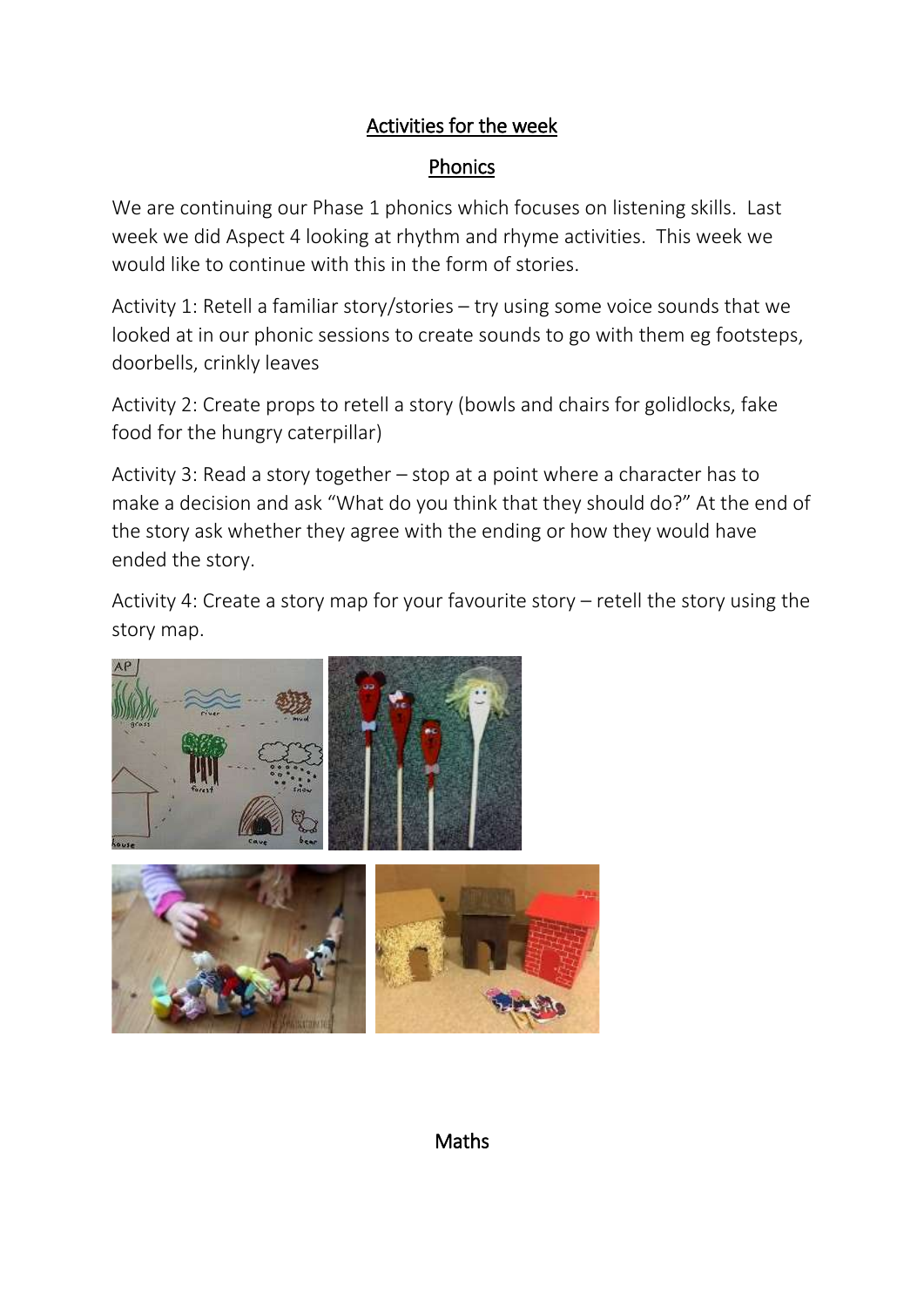This week we are focussing on shapes in the environment. The main shapes that we are working on are: circle, square, oblong, triangle, oval, pentagon and hexagon. Try and use everyday language to describe the shapes and properties, eg they have four sides. Ask children to comment on colours, size and compare the shapes that they see. Which are the most common shapes that they see?

Activities to try:

Indoor and outdoor shape hunt

Look at packaging around the house, what shapes can the children see (circles in cans, squares and oblongs in boxes)

Potato printing shapes

Create shape pictures

Sorting shapes with everyday objects

Drawing shapes in foam/bubbles



## RE:

Our topic is Celebrating this half term.

Last week we looked at the different celebrations that take place and that you have participated in – birthdays, religous festivals etc. This week we would like to look at the celebrations that take place in the church. Talk to your child about 'the parish family'. Talk about what they already know about celebrating in church eg Baptism, Christmas and weddings. If you have any, share pictures of when they or their siblings were baptised, weddings of friends and family and special events that the children may have attended – I know that this might be a